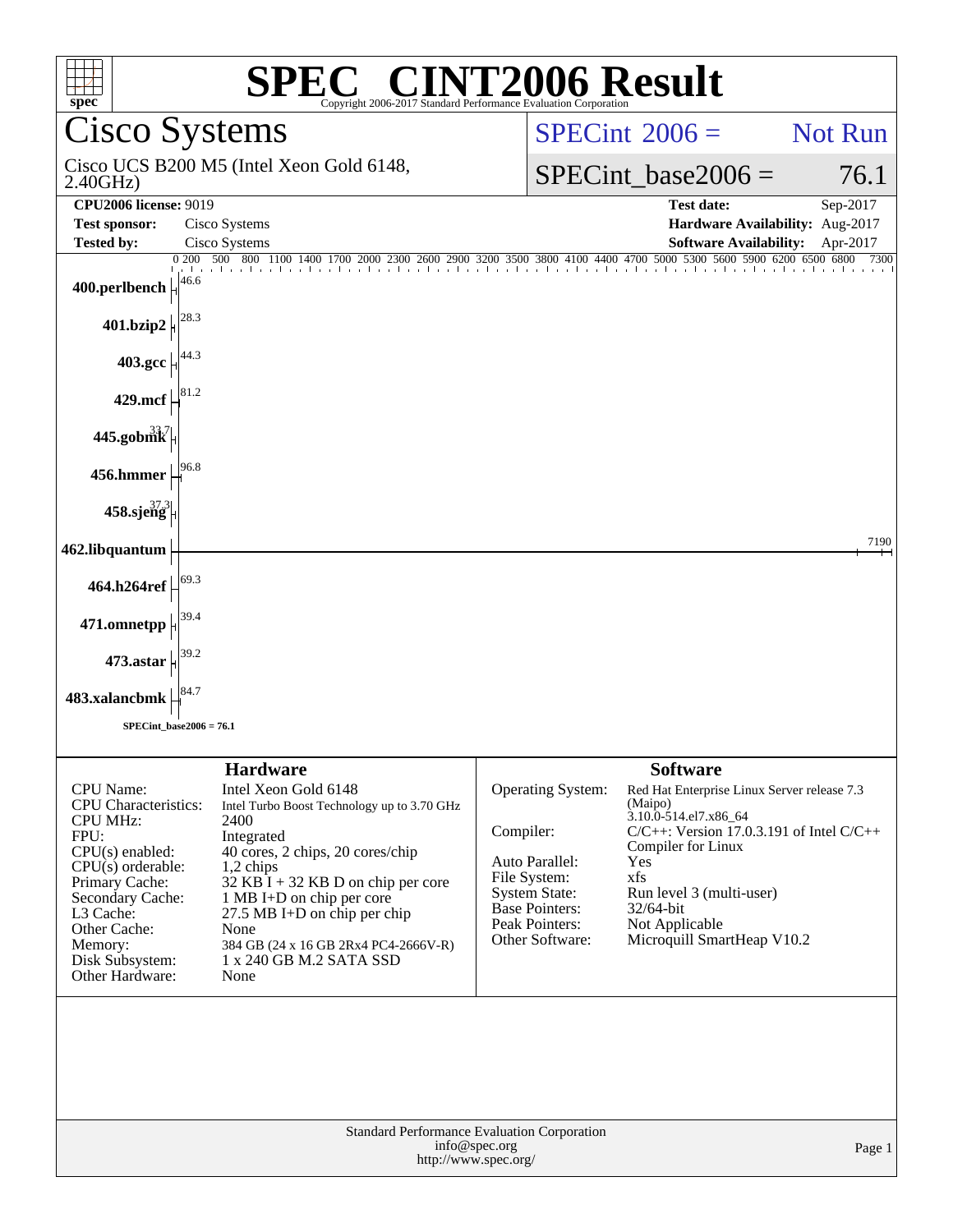

# Cisco Systems

### 2.40GHz) Cisco UCS B200 M5 (Intel Xeon Gold 6148,

## $SPECint2006 =$  Not Run

## SPECint base2006 =  $76.1$

**[CPU2006 license:](http://www.spec.org/auto/cpu2006/Docs/result-fields.html#CPU2006license)** 9019 **[Test date:](http://www.spec.org/auto/cpu2006/Docs/result-fields.html#Testdate)** Sep-2017 **[Test sponsor:](http://www.spec.org/auto/cpu2006/Docs/result-fields.html#Testsponsor)** Cisco Systems **[Hardware Availability:](http://www.spec.org/auto/cpu2006/Docs/result-fields.html#HardwareAvailability)** Aug-2017 **[Tested by:](http://www.spec.org/auto/cpu2006/Docs/result-fields.html#Testedby)** Cisco Systems **[Software Availability:](http://www.spec.org/auto/cpu2006/Docs/result-fields.html#SoftwareAvailability)** Apr-2017

### **[Results Table](http://www.spec.org/auto/cpu2006/Docs/result-fields.html#ResultsTable)**

|                                                                                                          | <b>Base</b>    |       |                |       |                |       | <b>Peak</b>    |              |                |              |                |              |
|----------------------------------------------------------------------------------------------------------|----------------|-------|----------------|-------|----------------|-------|----------------|--------------|----------------|--------------|----------------|--------------|
| <b>Benchmark</b>                                                                                         | <b>Seconds</b> | Ratio | <b>Seconds</b> | Ratio | <b>Seconds</b> | Ratio | <b>Seconds</b> | <b>Ratio</b> | <b>Seconds</b> | <b>Ratio</b> | <b>Seconds</b> | <b>Ratio</b> |
| 400.perlbench                                                                                            | 208            | 46.9  | 210            | 46.6  | 211            | 46.4  |                |              |                |              |                |              |
| 401.bzip2                                                                                                | 340            | 28.4  | 341            | 28.3  | 341            | 28.3  |                |              |                |              |                |              |
| $403.\mathrm{gcc}$                                                                                       | 182            | 44.3  | 182            | 44.3  | 182            | 44.2  |                |              |                |              |                |              |
| $429$ .mcf                                                                                               | 112            | 81.5  | 113            | 80.8  | 112            | 81.2  |                |              |                |              |                |              |
| $445$ .gobmk                                                                                             | 311            | 33.7  | 311            | 33.8  | 311            | 33.7  |                |              |                |              |                |              |
| $456.$ hmmer                                                                                             | 96.4           | 96.8  | 96.4           | 96.8  | 97.4           | 95.8  |                |              |                |              |                |              |
| $458$ .sjeng                                                                                             | 325            | 37.3  | 325            | 37.3  | 326            | 37.1  |                |              |                |              |                |              |
| 462.libquantum                                                                                           | 2.99           | 6940  | 2.84           | 7290  | 2.88           | 7190  |                |              |                |              |                |              |
| 464.h264ref                                                                                              | 322            | 68.8  | 319            | 69.3  | 319            | 69.3  |                |              |                |              |                |              |
| 471.omnetpp                                                                                              | 160            | 39.0  | 158            | 39.5  | 159            | 39.4  |                |              |                |              |                |              |
| $473$ . astar                                                                                            | 180            | 39.1  | 179            | 39.2  | 178            | 39.4  |                |              |                |              |                |              |
| 483.xalancbmk                                                                                            | 81.4           | 84.7  | 82.3           | 83.8  | 81.2           | 85.0  |                |              |                |              |                |              |
| Results appear in the order in which they were run. Bold underlined text indicates a median measurement. |                |       |                |       |                |       |                |              |                |              |                |              |

### **[Operating System Notes](http://www.spec.org/auto/cpu2006/Docs/result-fields.html#OperatingSystemNotes)**

Stack size set to unlimited using "ulimit -s unlimited"

### **[Platform Notes](http://www.spec.org/auto/cpu2006/Docs/result-fields.html#PlatformNotes)**

BIOS Settings: Intel HyperThreading Technology set to Disabled CPU performance set to Enterprise Power Performance Tuning set to OS SNC set to Disabled IMC Interleaving set to Auto Patrol Scrub set to Disabled Sysinfo program /home/cpu2006-1.2/config/sysinfo.rev6993 Revision 6993 of 2015-11-06 (b5e8d4b4eb51ed28d7f98696cbe290c1) running on localhost.localdomain Fri Jan 1 03:33:21 2010 This section contains SUT (System Under Test) info as seen by some common utilities. To remove or add to this section, see: <http://www.spec.org/cpu2006/Docs/config.html#sysinfo> From /proc/cpuinfo model name : Intel(R) Xeon(R) Gold 6148 CPU @ 2.40GHz 2 "physical id"s (chips) 40 "processors" cores, siblings (Caution: counting these is hw and system dependent. The following excerpts from /proc/cpuinfo might not be reliable. Use with caution.) cpu cores : 20 Continued on next page

Standard Performance Evaluation Corporation [info@spec.org](mailto:info@spec.org) <http://www.spec.org/>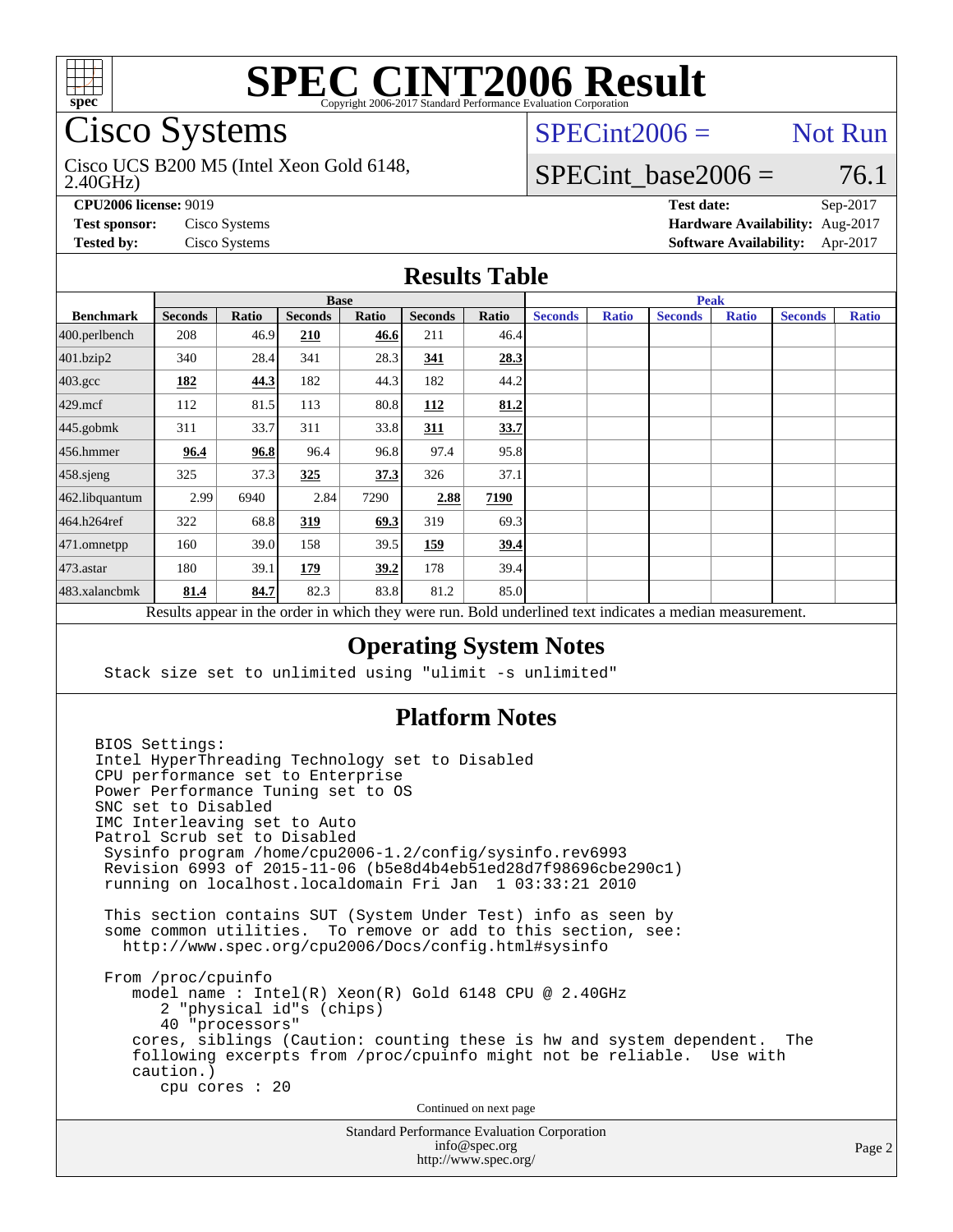

Cisco Systems

 $SPECint2006 =$  Not Run

2.40GHz) Cisco UCS B200 M5 (Intel Xeon Gold 6148,

SPECint base2006 =  $76.1$ 

Page 3

**[Tested by:](http://www.spec.org/auto/cpu2006/Docs/result-fields.html#Testedby)** Cisco Systems **[Software Availability:](http://www.spec.org/auto/cpu2006/Docs/result-fields.html#SoftwareAvailability)** Apr-2017

**[CPU2006 license:](http://www.spec.org/auto/cpu2006/Docs/result-fields.html#CPU2006license)** 9019 **[Test date:](http://www.spec.org/auto/cpu2006/Docs/result-fields.html#Testdate)** Sep-2017 **[Test sponsor:](http://www.spec.org/auto/cpu2006/Docs/result-fields.html#Testsponsor)** Cisco Systems **[Hardware Availability:](http://www.spec.org/auto/cpu2006/Docs/result-fields.html#HardwareAvailability)** Aug-2017

### **[Platform Notes \(Continued\)](http://www.spec.org/auto/cpu2006/Docs/result-fields.html#PlatformNotes)**

Standard Performance Evaluation Corporation siblings : 20 physical 0: cores 0 1 2 3 4 8 9 10 11 12 16 17 18 19 20 24 25 26 27 28 physical 1: cores 0 1 2 3 4 8 9 10 11 12 16 17 18 19 20 24 25 26 27 28 cache size : 28160 KB From /proc/meminfo MemTotal: 394670376 kB HugePages\_Total: 0<br>Hugepagesize: 2048 kB Hugepagesize: From /etc/\*release\* /etc/\*version\* os-release: NAME="Red Hat Enterprise Linux Server" VERSION="7.3 (Maipo)" ID="rhel" ID\_LIKE="fedora" VERSION\_ID="7.3" PRETTY\_NAME="Red Hat Enterprise Linux Server 7.3 (Maipo)" ANSI\_COLOR="0;31" CPE\_NAME="cpe:/o:redhat:enterprise\_linux:7.3:GA:server" redhat-release: Red Hat Enterprise Linux Server release 7.3 (Maipo) system-release: Red Hat Enterprise Linux Server release 7.3 (Maipo) system-release-cpe: cpe:/o:redhat:enterprise\_linux:7.3:ga:server uname -a: Linux localhost.localdomain 3.10.0-514.el7.x86\_64 #1 SMP Wed Oct 19 11:24:13 EDT 2016 x86\_64 x86\_64 x86\_64 GNU/Linux run-level 3 Jan 1 01:21 SPEC is set to: /home/cpu2006-1.2 Filesystem Type Size Used Avail Use% Mounted on<br>
/dev/mapper/rhel-home xfs 224G 18G 206G 8% /home /dev/mapper/rhel-home xfs Additional information from dmidecode: Warning: Use caution when you interpret this section. The 'dmidecode' program reads system data which is "intended to allow hardware to be accurately determined", but the intent may not be met, as there are frequent changes to hardware, firmware, and the "DMTF SMBIOS" standard. BIOS Cisco Systems, Inc. B200M5.3.2.1d.5.0727171353 07/27/2017Cisco Systems, Inc. B200M5.3.2.1d.5.0727171353 07/27/2017 Memory: 48x 0xCE00 M393A2G40EB2-CTD 16 GB 2 rank 2666 MHz (End of data from sysinfo program) The correct amount of Memory installed is 384 GB (24 x 16 GB) and the dmidecode is reporting invalid number of DIMMs installed Installed Memory: 24x 0xCE00 M393A2G40EB2-CTD 16 GB 2 rank 2666 MHz

> [info@spec.org](mailto:info@spec.org) <http://www.spec.org/>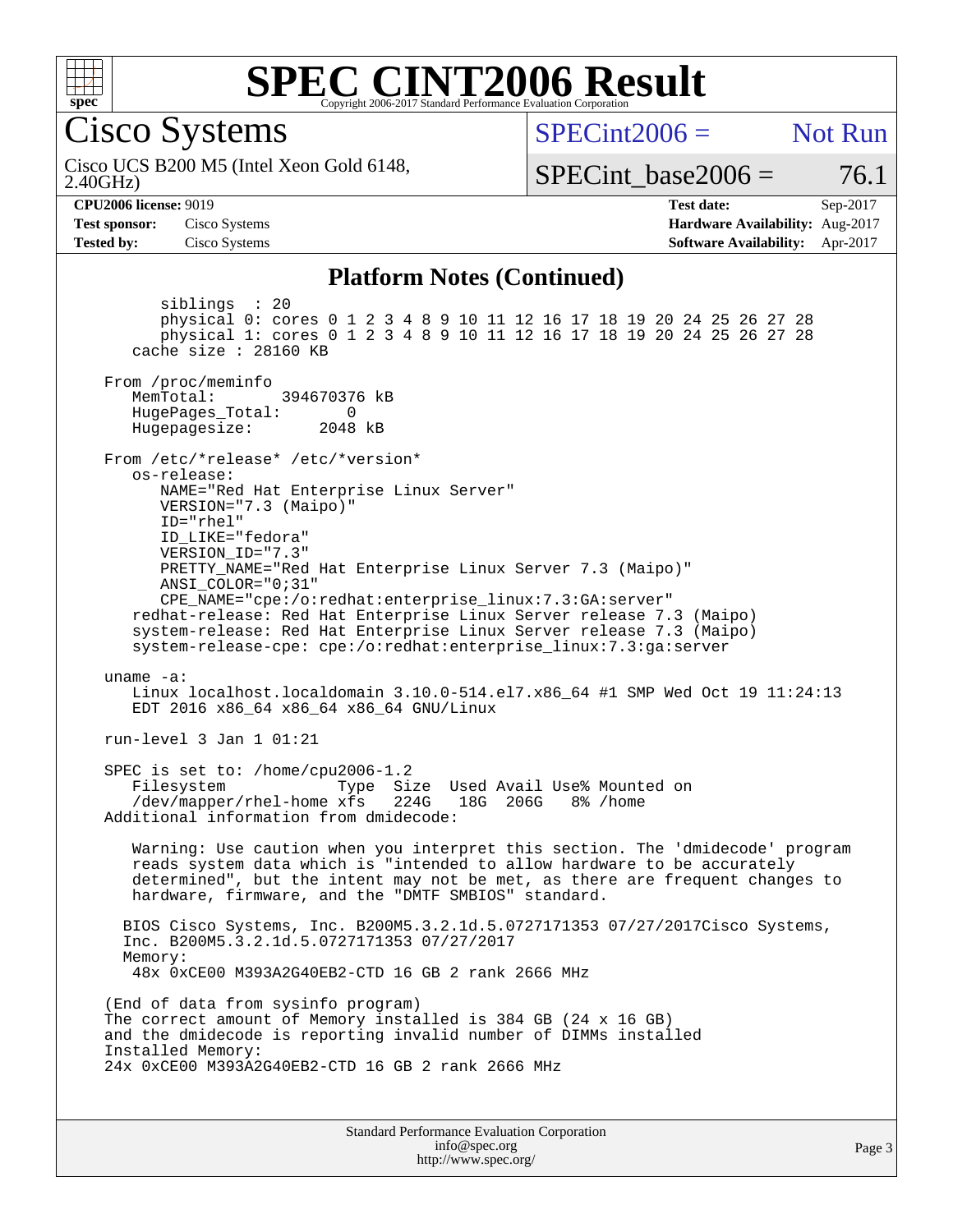

Cisco Systems

 $SPECint2006 =$  Not Run

2.40GHz) Cisco UCS B200 M5 (Intel Xeon Gold 6148,

SPECint base2006 =  $76.1$ 

**[Tested by:](http://www.spec.org/auto/cpu2006/Docs/result-fields.html#Testedby)** Cisco Systems **[Software Availability:](http://www.spec.org/auto/cpu2006/Docs/result-fields.html#SoftwareAvailability)** Apr-2017

**[CPU2006 license:](http://www.spec.org/auto/cpu2006/Docs/result-fields.html#CPU2006license)** 9019 **[Test date:](http://www.spec.org/auto/cpu2006/Docs/result-fields.html#Testdate)** Sep-2017 **[Test sponsor:](http://www.spec.org/auto/cpu2006/Docs/result-fields.html#Testsponsor)** Cisco Systems **[Hardware Availability:](http://www.spec.org/auto/cpu2006/Docs/result-fields.html#HardwareAvailability)** Aug-2017

### **[General Notes](http://www.spec.org/auto/cpu2006/Docs/result-fields.html#GeneralNotes)**

Environment variables set by runspec before the start of the run:  $KMP$  AFFINITY = "granularity=fine, compact" LD\_LIBRARY\_PATH = "/home/cpu2006-1.2/lib/ia32:/home/cpu2006-1.2/lib/intel64:/home/cpu2006-1.2/sh10.2" OMP\_NUM\_THREADS = "40"

 Binaries compiled on a system with 1x Intel Core i7-4790 CPU + 32GB RAM memory using Redhat Enterprise Linux 7.2 Transparent Huge Pages enabled with: echo always > /sys/kernel/mm/transparent\_hugepage/enabled

## **[Base Compiler Invocation](http://www.spec.org/auto/cpu2006/Docs/result-fields.html#BaseCompilerInvocation)**

[C benchmarks](http://www.spec.org/auto/cpu2006/Docs/result-fields.html#Cbenchmarks): [icc -m64](http://www.spec.org/cpu2006/results/res2017q4/cpu2006-20170919-50213.flags.html#user_CCbase_intel_icc_64bit_bda6cc9af1fdbb0edc3795bac97ada53)

[C++ benchmarks:](http://www.spec.org/auto/cpu2006/Docs/result-fields.html#CXXbenchmarks) [icpc -m64](http://www.spec.org/cpu2006/results/res2017q4/cpu2006-20170919-50213.flags.html#user_CXXbase_intel_icpc_64bit_fc66a5337ce925472a5c54ad6a0de310)

# **[Base Portability Flags](http://www.spec.org/auto/cpu2006/Docs/result-fields.html#BasePortabilityFlags)**

 400.perlbench: [-DSPEC\\_CPU\\_LP64](http://www.spec.org/cpu2006/results/res2017q4/cpu2006-20170919-50213.flags.html#b400.perlbench_basePORTABILITY_DSPEC_CPU_LP64) [-DSPEC\\_CPU\\_LINUX\\_X64](http://www.spec.org/cpu2006/results/res2017q4/cpu2006-20170919-50213.flags.html#b400.perlbench_baseCPORTABILITY_DSPEC_CPU_LINUX_X64) 401.bzip2: [-DSPEC\\_CPU\\_LP64](http://www.spec.org/cpu2006/results/res2017q4/cpu2006-20170919-50213.flags.html#suite_basePORTABILITY401_bzip2_DSPEC_CPU_LP64) 403.gcc: [-DSPEC\\_CPU\\_LP64](http://www.spec.org/cpu2006/results/res2017q4/cpu2006-20170919-50213.flags.html#suite_basePORTABILITY403_gcc_DSPEC_CPU_LP64) 429.mcf: [-DSPEC\\_CPU\\_LP64](http://www.spec.org/cpu2006/results/res2017q4/cpu2006-20170919-50213.flags.html#suite_basePORTABILITY429_mcf_DSPEC_CPU_LP64) 445.gobmk: [-DSPEC\\_CPU\\_LP64](http://www.spec.org/cpu2006/results/res2017q4/cpu2006-20170919-50213.flags.html#suite_basePORTABILITY445_gobmk_DSPEC_CPU_LP64) 456.hmmer: [-DSPEC\\_CPU\\_LP64](http://www.spec.org/cpu2006/results/res2017q4/cpu2006-20170919-50213.flags.html#suite_basePORTABILITY456_hmmer_DSPEC_CPU_LP64) 458.sjeng: [-DSPEC\\_CPU\\_LP64](http://www.spec.org/cpu2006/results/res2017q4/cpu2006-20170919-50213.flags.html#suite_basePORTABILITY458_sjeng_DSPEC_CPU_LP64) 462.libquantum: [-DSPEC\\_CPU\\_LP64](http://www.spec.org/cpu2006/results/res2017q4/cpu2006-20170919-50213.flags.html#suite_basePORTABILITY462_libquantum_DSPEC_CPU_LP64) [-DSPEC\\_CPU\\_LINUX](http://www.spec.org/cpu2006/results/res2017q4/cpu2006-20170919-50213.flags.html#b462.libquantum_baseCPORTABILITY_DSPEC_CPU_LINUX) 464.h264ref: [-DSPEC\\_CPU\\_LP64](http://www.spec.org/cpu2006/results/res2017q4/cpu2006-20170919-50213.flags.html#suite_basePORTABILITY464_h264ref_DSPEC_CPU_LP64) 471.omnetpp: [-DSPEC\\_CPU\\_LP64](http://www.spec.org/cpu2006/results/res2017q4/cpu2006-20170919-50213.flags.html#suite_basePORTABILITY471_omnetpp_DSPEC_CPU_LP64) 473.astar: [-DSPEC\\_CPU\\_LP64](http://www.spec.org/cpu2006/results/res2017q4/cpu2006-20170919-50213.flags.html#suite_basePORTABILITY473_astar_DSPEC_CPU_LP64) 483.xalancbmk: [-DSPEC\\_CPU\\_LP64](http://www.spec.org/cpu2006/results/res2017q4/cpu2006-20170919-50213.flags.html#suite_basePORTABILITY483_xalancbmk_DSPEC_CPU_LP64) [-DSPEC\\_CPU\\_LINUX](http://www.spec.org/cpu2006/results/res2017q4/cpu2006-20170919-50213.flags.html#b483.xalancbmk_baseCXXPORTABILITY_DSPEC_CPU_LINUX)

# **[Base Optimization Flags](http://www.spec.org/auto/cpu2006/Docs/result-fields.html#BaseOptimizationFlags)**

[C benchmarks](http://www.spec.org/auto/cpu2006/Docs/result-fields.html#Cbenchmarks):

[-xCORE-AVX2](http://www.spec.org/cpu2006/results/res2017q4/cpu2006-20170919-50213.flags.html#user_CCbase_f-xCORE-AVX2) [-ipo](http://www.spec.org/cpu2006/results/res2017q4/cpu2006-20170919-50213.flags.html#user_CCbase_f-ipo) [-O3](http://www.spec.org/cpu2006/results/res2017q4/cpu2006-20170919-50213.flags.html#user_CCbase_f-O3) [-no-prec-div](http://www.spec.org/cpu2006/results/res2017q4/cpu2006-20170919-50213.flags.html#user_CCbase_f-no-prec-div) [-parallel](http://www.spec.org/cpu2006/results/res2017q4/cpu2006-20170919-50213.flags.html#user_CCbase_f-parallel) [-qopt-prefetch](http://www.spec.org/cpu2006/results/res2017q4/cpu2006-20170919-50213.flags.html#user_CCbase_f-qopt-prefetch) [-auto-p32](http://www.spec.org/cpu2006/results/res2017q4/cpu2006-20170919-50213.flags.html#user_CCbase_f-auto-p32)

[C++ benchmarks:](http://www.spec.org/auto/cpu2006/Docs/result-fields.html#CXXbenchmarks)

[-xCORE-AVX2](http://www.spec.org/cpu2006/results/res2017q4/cpu2006-20170919-50213.flags.html#user_CXXbase_f-xCORE-AVX2) [-ipo](http://www.spec.org/cpu2006/results/res2017q4/cpu2006-20170919-50213.flags.html#user_CXXbase_f-ipo) [-O3](http://www.spec.org/cpu2006/results/res2017q4/cpu2006-20170919-50213.flags.html#user_CXXbase_f-O3) [-no-prec-div](http://www.spec.org/cpu2006/results/res2017q4/cpu2006-20170919-50213.flags.html#user_CXXbase_f-no-prec-div) [-qopt-prefetch](http://www.spec.org/cpu2006/results/res2017q4/cpu2006-20170919-50213.flags.html#user_CXXbase_f-qopt-prefetch) [-auto-p32](http://www.spec.org/cpu2006/results/res2017q4/cpu2006-20170919-50213.flags.html#user_CXXbase_f-auto-p32) [-Wl,-z,muldefs](http://www.spec.org/cpu2006/results/res2017q4/cpu2006-20170919-50213.flags.html#user_CXXbase_link_force_multiple1_74079c344b956b9658436fd1b6dd3a8a) [-L/sh10.2 -lsmartheap64](http://www.spec.org/cpu2006/results/res2017q4/cpu2006-20170919-50213.flags.html#user_CXXbase_SmartHeap64_63911d860fc08c15fa1d5bf319b9d8d5)